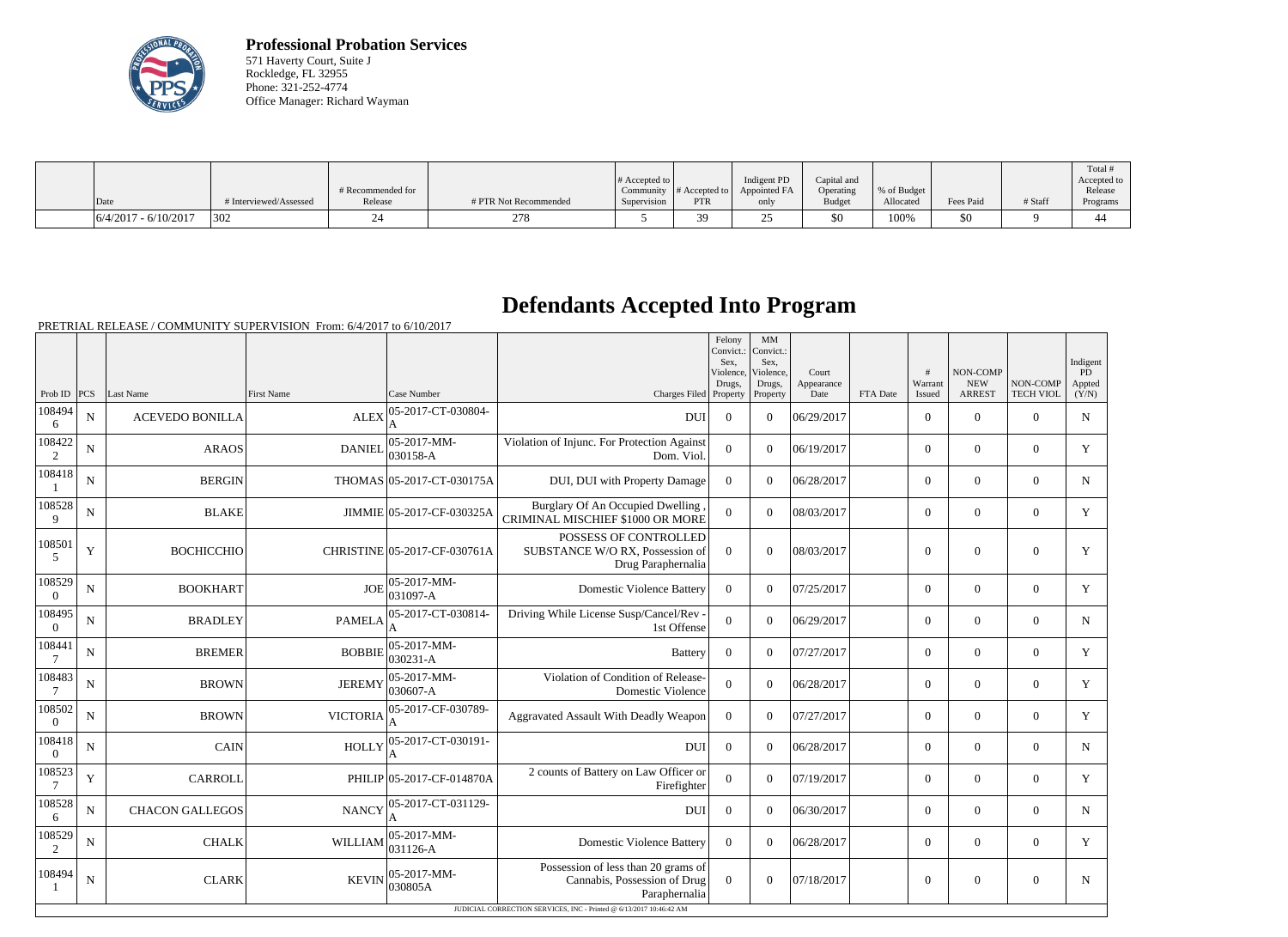## **Defendants Accepted Into Program**

PRETRIAL RELEASE / COMMUNITY SUPERVISION From: 6/4/2017 to 6/10/2017

|                    |             |                    |                   |                                                      |                                                                                                                                                           | Felony<br>Convict.:<br>Sex. | MM<br>Convict.:<br>Sex, |                     |          |                  |                        |                  | Indigent            |
|--------------------|-------------|--------------------|-------------------|------------------------------------------------------|-----------------------------------------------------------------------------------------------------------------------------------------------------------|-----------------------------|-------------------------|---------------------|----------|------------------|------------------------|------------------|---------------------|
|                    |             |                    |                   |                                                      |                                                                                                                                                           | Violence,<br>Drugs,         | Violence,<br>Drugs,     | Court<br>Appearance |          | #<br>Warrant     | NON-COMP<br><b>NEW</b> | NON-COMP         | <b>PD</b><br>Appted |
| Prob ID            | PCS         | Last Name          | <b>First Name</b> | Case Number                                          | Charges Filed Property                                                                                                                                    |                             | Property                | Date                | FTA Date | Issued           | <b>ARREST</b>          | <b>TECH VIOL</b> | (Y/N)               |
| 108498             | ${\bf N}$   | <b>COBB</b>        | ZAEISHA           | 05-2017-MM-<br>$ 030775-A$                           | <b>Domestic Violence Battery</b>                                                                                                                          | $\overline{0}$              | $\Omega$                | 06/28/2017          |          | $\overline{0}$   | $\Omega$               | $\Omega$         | Y                   |
| 108529             | N           | <b>CONCEPCION</b>  | <b>JOSEPH</b>     | $ 05-2017-MM-$<br>$ 031101 - A$                      | <b>Domestic Violence Battery</b>                                                                                                                          | $\Omega$                    | $\Omega$                | 06/28/2017          |          | $\mathbf{0}$     | $\overline{0}$         | $\Omega$         | Y                   |
| 108445             | ${\bf N}$   | <b>CREWS</b>       | <b>MELISSA</b>    | 05-2017-CF-030279-                                   | Felony Child Abuse                                                                                                                                        | $\overline{0}$              | $\Omega$                | 07/25/2017          |          | $\overline{0}$   | $\Omega$               | $\Omega$         | Y                   |
| 108445             | N           | <b>DAIL</b>        | <b>RENEE</b>      | 05-2017-MM-<br>030267-A                              | <b>Domestic Violence Battery</b>                                                                                                                          | $\Omega$                    | $\Omega$                | 06/28/2017          |          | $\overline{0}$   | $\overline{0}$         | $\Omega$         | Y                   |
| 108422<br>$\theta$ | Y           | <b>DAY</b>         | <b>MELISSA</b>    | 05-2017-MM-<br>030162A                               | Domestic Violence Battery, Possession of<br>Drug Paraphernalia                                                                                            | $\theta$                    | $\theta$                | 07/27/2017          |          | $\overline{0}$   | $\Omega$               | $\Omega$         | Y                   |
| 108492<br>3        | N           | <b>DILLMAN</b>     | <b>BRENT</b>      | 05-2017-MM-<br>030793A                               | Possession of less than 20 grams of<br>Cannabis, Possession of Drug<br>Paraphernalia                                                                      | $\Omega$                    | $\Omega$                | 06/28/2017          |          | $\overline{0}$   | $\overline{0}$         | $\Omega$         | N                   |
| 108421<br>6        | Y           | <b>ELPHINSTONE</b> | <b>MELONY</b>     | 05-2017-MM-<br>030177-A                              | Battery                                                                                                                                                   | $\overline{0}$              | $\Omega$                | 07/27/2017          |          | $\overline{0}$   | $\Omega$               | $\theta$         | Y                   |
| 108421             | N           | <b>FOSTER</b>      | <b>THOMAS</b>     | 05-2017-MM-<br>030184-A                              | <b>Domestic Violence Battery</b>                                                                                                                          | $\Omega$                    | $\Omega$                | 06/19/2017          |          | $\overline{0}$   | $\overline{0}$         | $\overline{0}$   | Y                   |
| 108525<br>8        | $\mathbf N$ | <b>FRAZIER</b>     |                   | BOBBY 05-2017-CF-030167A                             | Retail Theft, Resisting Recovery of<br>Merchandise or Farm Prod                                                                                           | $\overline{0}$              | $\theta$                | 07/20/2017          |          | $\overline{0}$   | $\overline{0}$         | $\theta$         | Y                   |
| 108529             | N           | <b>JACKSON</b>     | <b>ALICIA</b>     | 05-2017-MM-<br>$ 031139-A$                           | <b>Domestic Violence Battery</b>                                                                                                                          | $\Omega$                    | $\Omega$                | 06/28/2017          |          | $\overline{0}$   | $\overline{0}$         | $\Omega$         | Y                   |
| 108421<br>8        | $\mathbf N$ | <b>JOHANSSON</b>   | <b>RICKARD</b>    | 05-2017-CT-030189-<br>A                              | DUI with BAL .15 or above (1st<br>Conviction)                                                                                                             | $\theta$                    | $\theta$                | 06/19/2017          |          | $\overline{0}$   | $\overline{0}$         | $\theta$         | N                   |
| 108486             | N           | <b>JOHNSON</b>     |                   | COLLEEN 05-2017-CF-026747A                           | Possession of Drug Paraphernalia, Poss<br>Methamphetamine w/in to Sell or Del,<br>Possession of Heroin, Possession of<br>Dilaudid, Possession of Diazepam | $\boldsymbol{0}$            | $\overline{0}$          | 07/25/2017          |          | $\overline{0}$   | $\overline{0}$         | $\Omega$         | Y                   |
| 108502<br>6        | $\mathbf N$ | <b>JOHNSON</b>     | <b>DAVID</b>      | 05-2017-MM-<br>030765-A                              | <b>Domestic Violence Battery</b>                                                                                                                          | $\overline{0}$              | $\theta$                | 06/28/2017          |          | $\overline{0}$   | $\overline{0}$         | $\overline{0}$   | Y                   |
| 108450             | ${\bf N}$   | <b>KOHLES</b>      |                   | $\text{KATHLEEN}\Big \text{05-2017-CT-030437-}\Big $ | DUI                                                                                                                                                       | $\boldsymbol{0}$            | $\mathbf{0}$            | 06/28/2017          |          | $\boldsymbol{0}$ | $\boldsymbol{0}$       | $\mathbf{0}$     | N                   |
| 108433<br>3        | Y           | <b>MARTIN</b>      | <b>TONY</b>       | 05-2017-CF-012314-                                   | Sex Offender Fail to Register Address w<br><b>DHSMV</b>                                                                                                   | $\boldsymbol{0}$            | $\overline{0}$          | 06/23/2017          |          | $\overline{0}$   | $\boldsymbol{0}$       | $\overline{0}$   | Y                   |
| 108461             | N           | <b>MARTINEZ</b>    | <b>JESSE</b>      | 05-2017-MM-<br>030404-A                              | <b>Domestic Violence Battery</b>                                                                                                                          | $\Omega$                    | $\overline{0}$          | 07/25/2017          |          | $\overline{0}$   | $\boldsymbol{0}$       | $\overline{0}$   | N                   |
| 108529<br>8        | ${\bf N}$   | <b>PHAM</b>        | <b>VINH</b>       | 05-2017-CF-031109-                                   | <b>Aggravated Battery Domestic Violence</b>                                                                                                               | $\overline{0}$              | $\mathbf{0}$            | 07/27/2017          |          | $\overline{0}$   | $\boldsymbol{0}$       | $\overline{0}$   | Y                   |
| 108438<br>3        | ${\bf N}$   | <b>RHOOMS</b>      | <b>KARLCHEN</b>   | 05-2017-MM-<br>030224A                               | 2 counts of Domestic Violence Battery                                                                                                                     | $\overline{0}$              | $\overline{0}$          | 06/28/2017          |          | $\mathbf{0}$     | $\boldsymbol{0}$       | $\overline{0}$   | N                   |
| 108449             | ${\bf N}$   | <b>ROSENBERGER</b> | <b>BENJAMIN</b>   | 05-2017-CT-030422-                                   | <b>DUI</b>                                                                                                                                                | $\overline{0}$              | $\boldsymbol{0}$        | 06/28/2017          |          | $\boldsymbol{0}$ | $\overline{0}$         | $\overline{0}$   | N                   |
| 108431             | $\mathbf N$ | <b>SCHAFFNER</b>   | <b>JARRED</b>     | 05-2017-MM-<br>030256A                               | DUI, Possession of less than 20 grams of<br>Cannabis                                                                                                      | $\overline{0}$              | $\overline{0}$          | 06/28/2017          |          | $\boldsymbol{0}$ | $\boldsymbol{0}$       | $\overline{0}$   | N                   |
| 108529<br>9        | $\mathbf N$ | <b>SHERMAN</b>     | <b>DANIEN</b>     | 05-2017-MM-<br>031122-A                              | <b>Domestic Violence Battery</b>                                                                                                                          | $\overline{0}$              | $\boldsymbol{0}$        | 06/28/2017          |          | $\boldsymbol{0}$ | $\overline{0}$         | $\overline{0}$   | Y                   |
|                    |             |                    |                   |                                                      | JUDICIAL CORRECTION SERVICES, INC - Printed @ 6/13/2017 10:46:42 AM                                                                                       |                             |                         |                     |          |                  |                        |                  |                     |